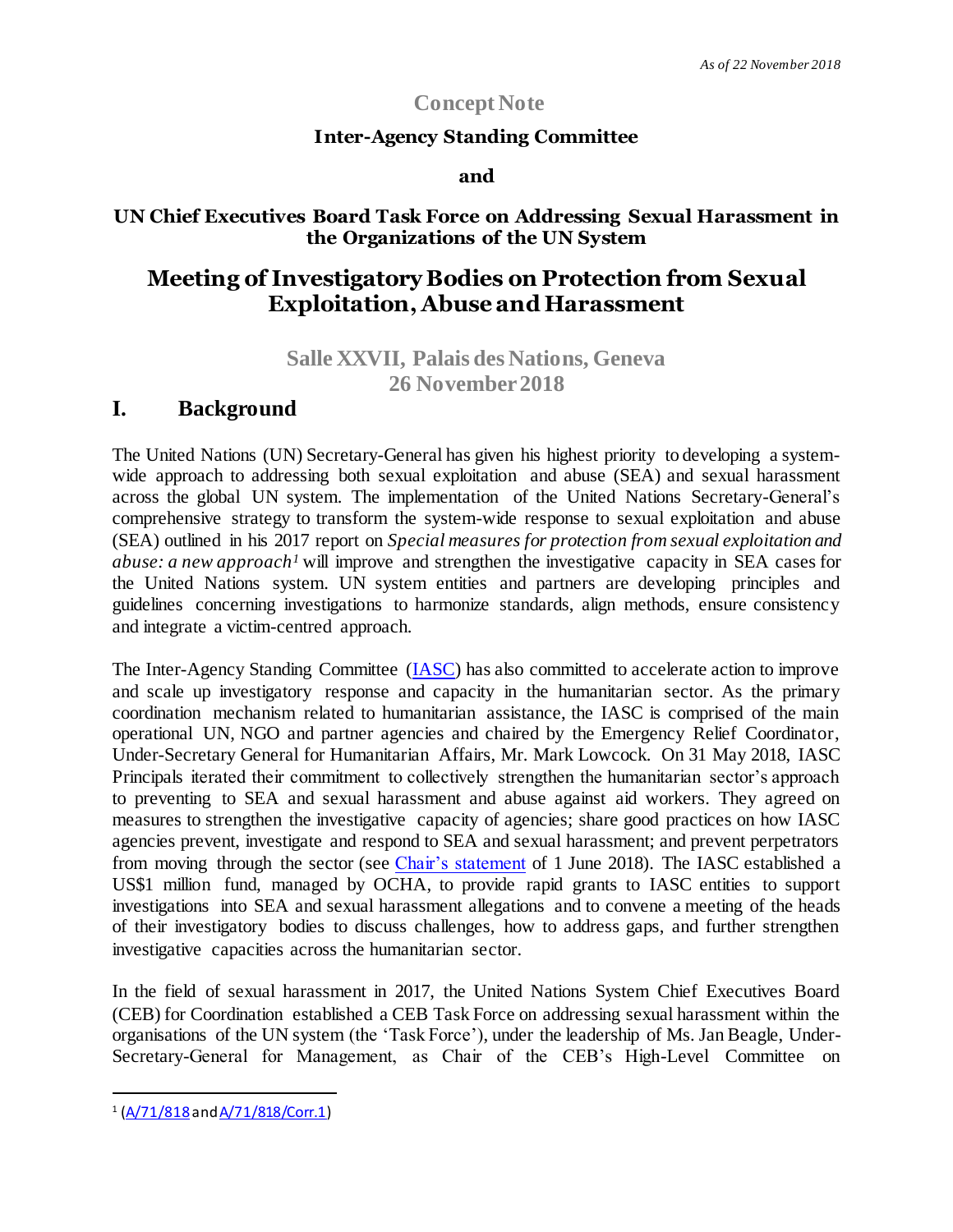Management. The strengthening of UN system investigative capacity has been identified by CEB as a priority area for action, including through fast track procedures to receive, process and address complaints and by recruiting specialized investigators, especially women (see [CEB Statement of](file:///C:/Users/CUE/AppData/Local/Microsoft/Windows/INetCache/Content.Outlook/Documents%20for%20CEB/Note%20and%20CEB%20statement_FINAL.pdf)  [3 May 2018\).](file:///C:/Users/CUE/AppData/Local/Microsoft/Windows/INetCache/Content.Outlook/Documents%20for%20CEB/Note%20and%20CEB%20statement_FINAL.pdf) The Task Force is working on measures to further enhance UN system-wide investigative capacity and improve the quality of investigations involving sexual harassment.

## **II. Rationale and objectives**

The purpose of this meeting is to bring together the CEB Task Force, representatives of investigatory services and IASC investigative bodies to consider how to work collectively to achieve enhanced capacity, harmonized and complementary approaches and cooperation. The meeting will also build on the ongoing work of the CEB Task Force and the IASC focused on strengthening investigative capacity, and the 8 October 2018 UN Representatives of Investigations Services (UN-RIS) meeting. 2

The objectives of the joint meeting are to:

l

- (1) Foster constructive dialogue and closer coordination between UN, NGO and RC/RC heads of investigatory bodies and explore avenues for progress towards harmonized and complementary approaches to investigations;
- (2) Consider opportunities and challenges to harmonize investigative practices, improve coordination, and strengthen capacities across the humanitarian and other sectors;
- (3) Clarify issues and areas which come under the remit of an individual agency's responsibility and action and those that require coordinated action;
- (4) Agree on next steps towards improving humanitarian and other sector-wide investigation capacity into SEA and sexual harassment allegations, with a view to fostering more victim-centered, effective, efficient and timely investigations.

The meeting is jointly organized by the IASC and the CEB Task Force, with the support of UNHCR, the Office of Internal Oversight Services (OIOS) and UN Representatives of Investigations Services (UNRIS).

Participants: The target audience are the heads of investigatory bodies from CEB Task Force members and IASC. Participation will include representatives of UNRIS, the IASC Champion for Protection from SEA and sexual harassment, representatives from the CEB Task Force, IASC organizations and heads and representatives of investigatory and oversight bodies of CEB and IASC members and standing invitees.

<sup>2</sup> UN-RIS was established for strengthening investigation practices and professionalism. Its mandate includes: (i) developing and adopting common principles to guide the investigative process; (ii) developing and disseminating recommended guidelines, practices and procedures for voluntary adoption by members; and (iii) collaborating on joint investigations, training; and sh aring of information, skills and resources and participating in peer reviews. Many UN IASC members are part of the SEA T ask Force of the UN-RIS.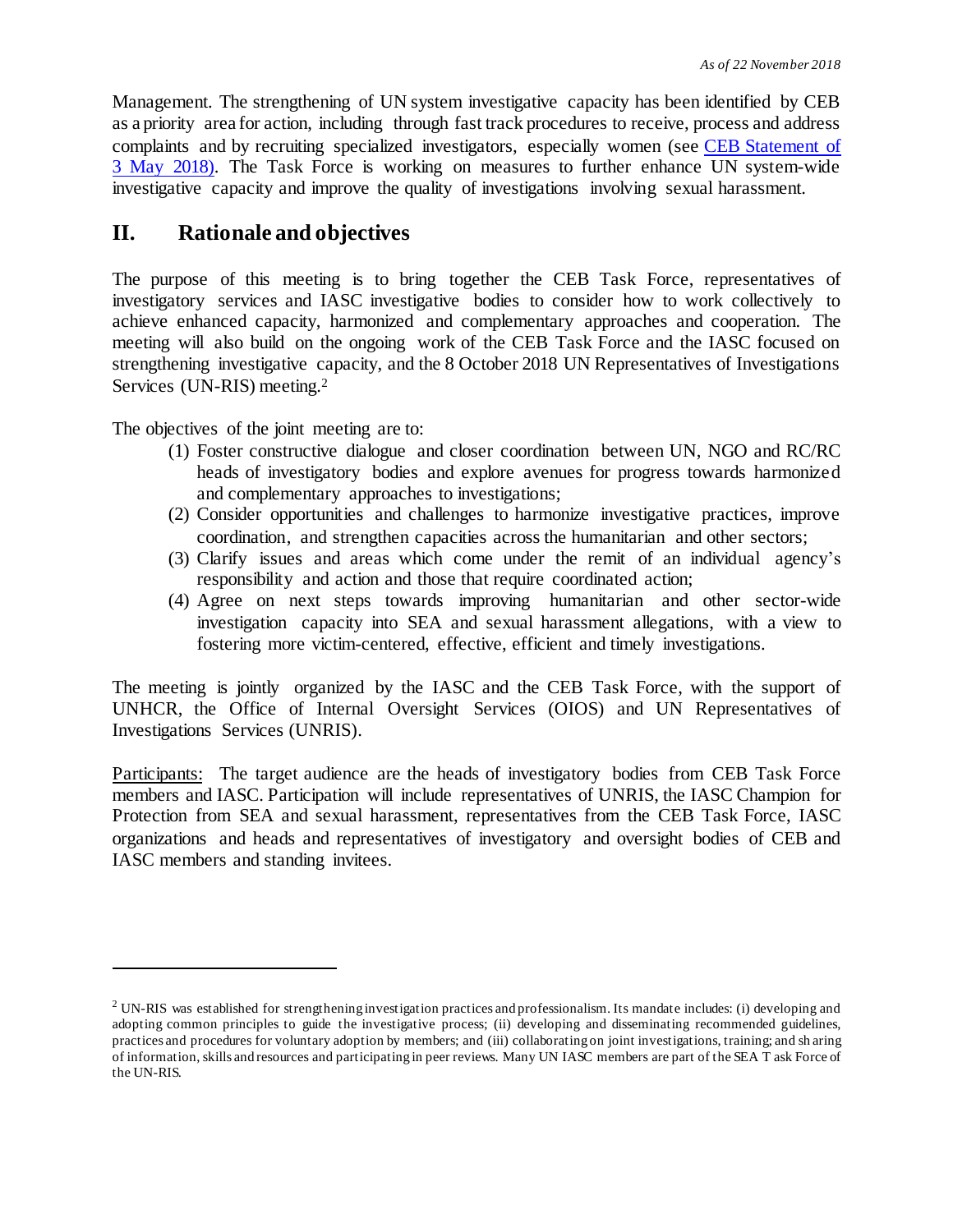## **Tentative Agenda**

| <b>Time</b>                         | <b>Session</b>                                                                                                                                                                                                                                                                                                                                                                                                                                                                                                                                                                                                                                                                                                                                                                                                                                                                                        | <b>Speakers</b>                                                                                                                                                                                                                                                                                                                                     |
|-------------------------------------|-------------------------------------------------------------------------------------------------------------------------------------------------------------------------------------------------------------------------------------------------------------------------------------------------------------------------------------------------------------------------------------------------------------------------------------------------------------------------------------------------------------------------------------------------------------------------------------------------------------------------------------------------------------------------------------------------------------------------------------------------------------------------------------------------------------------------------------------------------------------------------------------------------|-----------------------------------------------------------------------------------------------------------------------------------------------------------------------------------------------------------------------------------------------------------------------------------------------------------------------------------------------------|
| 08:30-9:00                          | Registration/Coffee                                                                                                                                                                                                                                                                                                                                                                                                                                                                                                                                                                                                                                                                                                                                                                                                                                                                                   |                                                                                                                                                                                                                                                                                                                                                     |
| Session 1<br>09:00-10:15            | <b>Executive Session</b><br>Strengthening investigative capacity to address SEA and<br>sexual harassment                                                                                                                                                                                                                                                                                                                                                                                                                                                                                                                                                                                                                                                                                                                                                                                              | Mr. Mark Lowcock, United<br>Nations Under-Secretary-General<br>for Humanitarian Affairs and<br>EmergencyReliefCoordinator,                                                                                                                                                                                                                          |
|                                     | Scene-setting - Review of objectives and desired outcomes:<br>development of concrete recommendations on strengthening<br>investigative capacity to deliver to CEB Task Force and IASC<br>members for action.<br>Improving coordination, and harmonization among<br>investigative services: current challenges and possible ways<br>forward.<br>Strengthening investigative capacity; exploring ways ahead,<br>for example pooling investigative services and resources; new                                                                                                                                                                                                                                                                                                                                                                                                                          | <b>OCHA</b><br>Ms. Jan Beagle, United Nations<br>Under-Secretary-General for<br>Management and Chair of the CEB<br>Task Force on Sexual Harassment<br>Ms. Henrietta H. Fore, UNICEF<br>Executive Director and the IASC<br>Champion on Protection from SEA<br>and $SH(\text{video})$                                                                 |
|                                     | sources of funding; composition and profiles of investigation<br>services.                                                                                                                                                                                                                                                                                                                                                                                                                                                                                                                                                                                                                                                                                                                                                                                                                            | Ms. Kelly Clements, Deputy High<br>Commissioner for Refugees,<br><b>UNHCR</b>                                                                                                                                                                                                                                                                       |
| 10:15-10:30<br>Session <sub>2</sub> | Coffee Break<br><b>Survivor/Victim-Centred Approach to Investigations:</b>                                                                                                                                                                                                                                                                                                                                                                                                                                                                                                                                                                                                                                                                                                                                                                                                                            |                                                                                                                                                                                                                                                                                                                                                     |
| 10:30-12:00                         | <b>Protection of Survivors/Victims and Witnesses</b><br>What approaches may need strengthening in policy and in<br>practice to ensure a victim-centred approach to investigations?<br>What measures are needed to protect survivors/victims and<br>witnesses against physical and psychological harm throughout<br>investigative process?<br>What measures are needed to ensure respect for rights of<br>victims/survivors to information, privacy, confidentiality and<br>informed consent throughout the investigative process?<br>Deliverables:<br>General recommendations on integrating a<br>survivor/victim-centredapproach to investigative<br>processes of sexual exploitation, abuse and harassment<br>in the humanitarian sector.<br>Specific recommendations on strengthening<br>$\overline{\phantom{a}}$<br>survivor/victim and witness protection throughout<br>investigative processes. | Ms. Jane Connors, United Nations<br>Victims' Rights Advocate<br>Ms. Daniela Baro, West and<br>Central Afirca Regional Office<br>PSEA Specialist, UNICEF<br>Ms. Francesca Marotta, Chief,<br>Methodology, Education and<br>Training Section, United Nations<br>Human Rights, OHCHR<br>Ms. Sarah Blakemore, Chief<br>Executive, Keeping Children Safe |
| 12:00-13:00                         | Lunch                                                                                                                                                                                                                                                                                                                                                                                                                                                                                                                                                                                                                                                                                                                                                                                                                                                                                                 |                                                                                                                                                                                                                                                                                                                                                     |
| Session 3<br>13:00-14:30            | Harmonizing approaches to define roles, improve<br>coordination and strengthen investigative capacity in the<br>field and across sectors                                                                                                                                                                                                                                                                                                                                                                                                                                                                                                                                                                                                                                                                                                                                                              | Mr. Ben Swanson, Director at<br>Investigations Division, Office of<br>Internal Oversight Services (OIOS)<br>and Chair, UNRIS                                                                                                                                                                                                                        |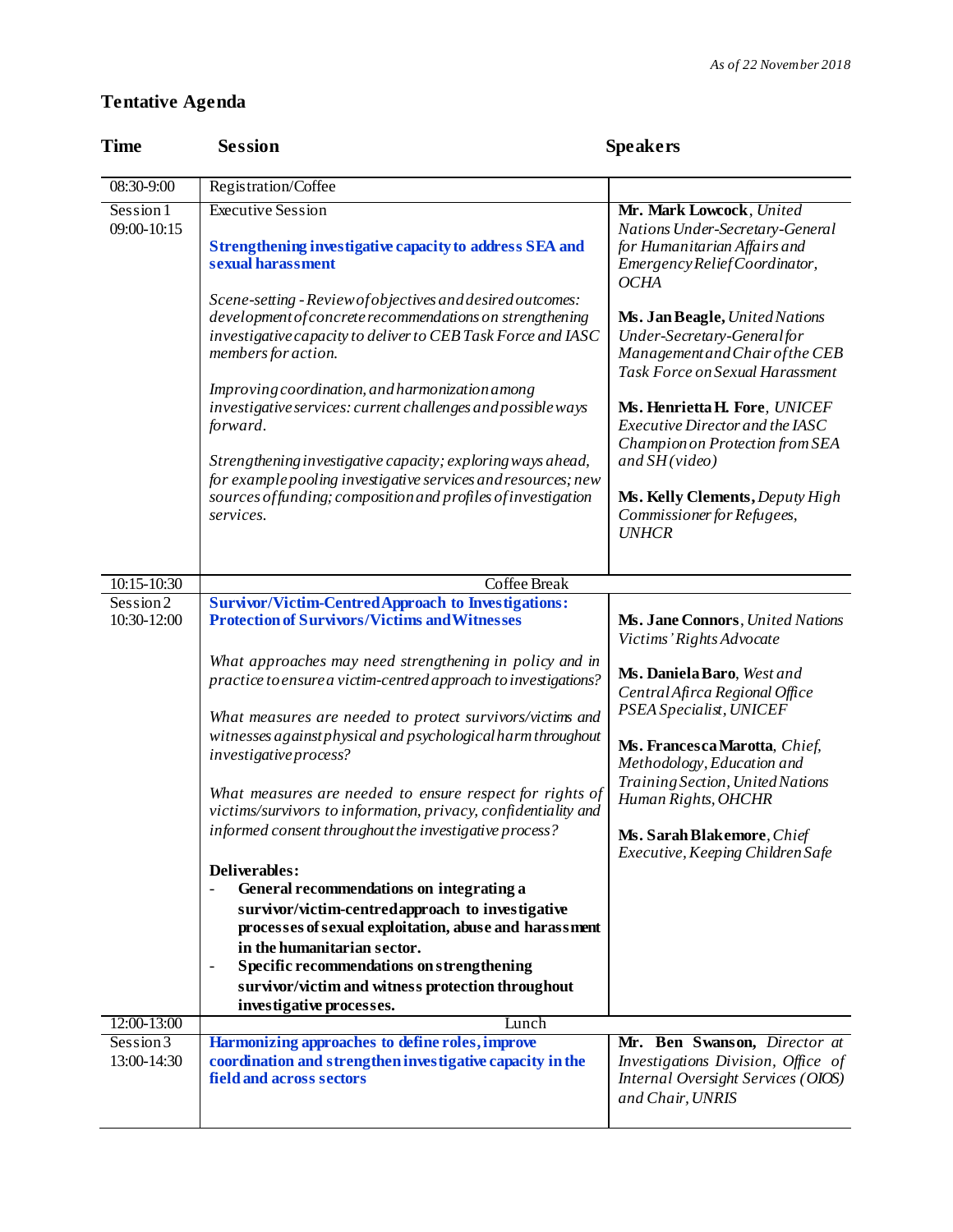|                          | What concrete measures can be taken to strengthen<br>investigative capacity and capability?                                                                                                                                                                                                                                                                        | Ms. Goenke Roscher, Inspector,<br>Joint Inspection Unit (JIU)                                                                                                             |
|--------------------------|--------------------------------------------------------------------------------------------------------------------------------------------------------------------------------------------------------------------------------------------------------------------------------------------------------------------------------------------------------------------|---------------------------------------------------------------------------------------------------------------------------------------------------------------------------|
|                          | How can the harmonization of investigative practices in SEA<br>and sexual harassment investigations improve quality and<br>deliver stronger and more effective investigations and how<br>can the efficiency and effectiveness of these measures be<br>monitored?<br>How can we promote the use of the newly developed UNRIS                                        | Mr. Anthony Keating, Head of<br>Investigations, International<br>Committee of the Red Cross (ICRC)<br>Ms. Mia Helene Neumann, Head<br>of Risk & Compliance Secretariat at |
|                          | guidelines on the investigation of SEA in humanitarian<br>settings?                                                                                                                                                                                                                                                                                                | Danish Refugee Council (DRC)                                                                                                                                              |
|                          | How NGOs can work together with UN-RIS to develop<br>responses that improve and harmonize investigations into SEA<br>and sexual harassment.                                                                                                                                                                                                                        |                                                                                                                                                                           |
|                          | Deliverables:<br>Recommendations on concrete measures that can be<br>taken by CEB Task Force and IASC members to<br>strengthen investigative capacity and improve the<br>quality of investigations and<br>harmonize and<br>standardize their investigative services.<br>Specific recommendations for application of UN-RIS<br>guidelines in humanitarian settings. |                                                                                                                                                                           |
| Session4<br>14:30-16:00  | Knowledge exchange: A review of good practice between<br>UN system and non-UN humanitarian partners to identify<br>and promote collective action in the field of SEA and sexual<br>harassment investigations                                                                                                                                                       | Mr. Henrik Malmquist, Head of<br>Investigation Services, Inspector<br>General's Office, UNHCR                                                                             |
|                          | What are the main constraints for UN/NGO to investigate<br>SEA/sexual harassment allegations and how to address them?<br>How to manage risks in the conduct of SEA/sexual harassment                                                                                                                                                                               | Mr.<br>Lennart<br>Hernander,<br>Compliance and Accountability<br>Manager, The Lutheran World<br>Federation                                                                |
|                          | investigations? How to strengthen and systematize the<br>cooperation between NGO and agencies/entities with<br>dedicated investigation services?                                                                                                                                                                                                                   | Ms. Latha Caleb, Director for the<br>East and Southern Africa Region,<br>Save the Children                                                                                |
|                          | What are the good practices and resources available to<br>conduct SEA and sexual harassment investigations in the<br>humanitarian community?                                                                                                                                                                                                                       | Ms. Karen Glisson, Membership<br>Services Manager, Core<br>Humanitarian Standard, CHS<br>Alliance                                                                         |
|                          | Deliverable: Compilation of good practices in addressing<br>SEA and sexual harassment investigation practices in<br>humanitarian settings.                                                                                                                                                                                                                         |                                                                                                                                                                           |
| 16:00-16:15              | <b>Coffee Break</b>                                                                                                                                                                                                                                                                                                                                                |                                                                                                                                                                           |
| Session 5<br>16:15-17:30 | <b>Part I: Debrief by Session Co-Facilitators</b>                                                                                                                                                                                                                                                                                                                  | Ms. Jane Connors, United Nations<br>Victims' Rights Advocate                                                                                                              |
|                          | Session outcomes and recommendations for concrete actions.                                                                                                                                                                                                                                                                                                         | Mr. Henrik Malmquist, Head of<br><b>Investigation Services</b> , UNHCR                                                                                                    |
|                          |                                                                                                                                                                                                                                                                                                                                                                    | Mr. Ben Swanson, Director at<br>Investigations Division, OIOS and<br>Chair, UNRIS                                                                                         |